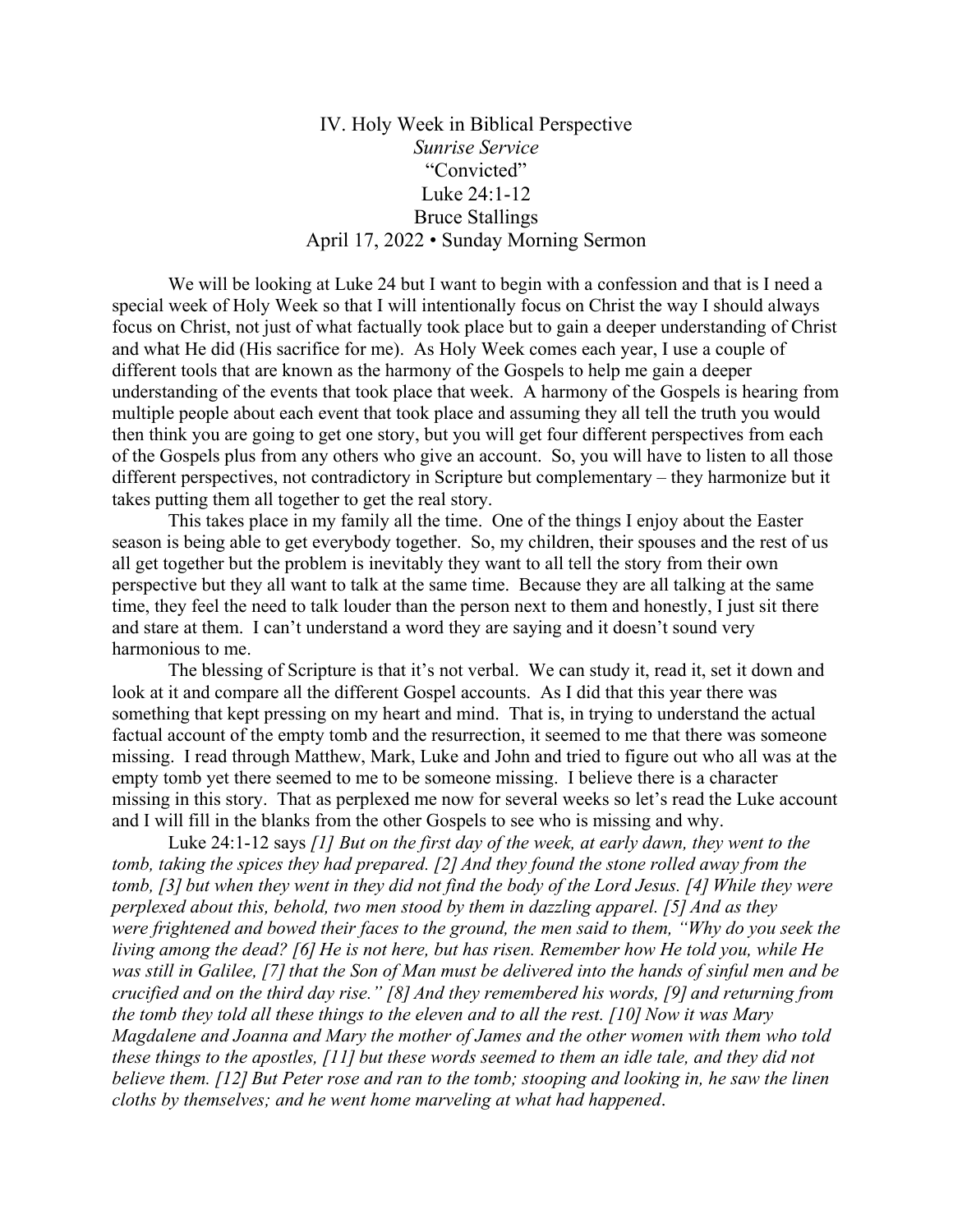When you look at what Matthew, Mark and John say about the tomb and His resurrection there are no contradictions in their stories. They all harmonize but it takes all of them to find out who all is there at the tomb. So, who are the characters there at the tomb? Don't miss Jesus. Obviously, we have no story if Jesus is not there. He is there in risen form although not everyone recognizes Him. Obviously, the angels are there. All four Gospels mention at least one or two angels that are not only there but communicate to them. Jesus and the angels are in their own category.

 Who else are there? The guards are there. The guards are there by order, they have been placed there to guard the tomb. This is a unique job to be called to guard a tomb of a dead man and they will report back what actually took place. Then there are a group of women there and this is where the study of this gets interesting, because it takes all four Gospels to figure out who all the women are who are actually at the tomb. We're not even sure we can conclusively figure that out because one of the accounts says 'and the other women' which is an open ended statement, but we do know at least half the women there were named Mary. Each of the Gospel accounts tells of the Marys who are there – Mary the mother of James, Mary Magdalene, Mary the wife of Cleopas, Salome, Joanna and Susanna.

Then there are the Disciples but not near as many as you would expect. There are only two – Peter and John – and they are there because they have been told that Jesus has risen and at first it seems like an idle tale but these two, run to find out exactly what has taken place. They actually want to see inside the tomb.

Ok, so who is missing? To figure this out, let's look at what this group of people have in common who were at the tomb. All of them had been informed by Jesus that He would die and rise again. None of them just accidently showed up for all were informed. Now some of the references Jesus made were somewhat general. When the Jews asked Him for a sign He said 'Destroy this temple and I will rise it again in three days.' We know that is a prophetic statement but if you hear that you might not conclude that it means that Jesus Himself is going to die and rise again from the dead. Six days before Passover when Judas gets onto Mary about using this expensive perfume to wash Jesus' feet, Jesus responds in John 12:7-8, *[7] "Leave her alone, so that she may keep it for the day of My burial. [8] For the poor you always have with you, but you do not always have Me."* 

Jesus does tell the Scribes and Pharisees in Matthew 12:39-40, *[39] But He answered them, "An evil and adulterous generation seeks for a sign, but no sign will be given to it except the sign of the prophet Jonah. [40] For just as Jonah was three days and three nights in the belly of the great fish, so will the Son of Man be three days and three nights in the heart of the earth."* That's pretty specific but He is using Jonah as an example which creates a whole other challenging conversation one would have to have but there are three very definitive times when Jesus was very clear with the Disciples.

When Jesus asked the Disciples who they say who He is and Peter says 'You are the Christ, the Son of the living God.' Jesus acknowledges that the Spirit revealed this to Peter and then we are told right after that in Matthew 16:21, *[21] From that time Jesus began to show His disciples that He must go to Jerusalem and suffer many things from the elders and chief priests and scribes, and be killed, and on the third day be raised*. That's pretty clear.

In Luke 9 after Jesus heals a boy with an unclean spirit, He says to them in Mark 9:31-32, *[31]for He was teaching His disciples, saying to them, "The Son of Man is going to be delivered into the hands of men, and they will kill Him. And when He is killed, after three days He will rise." [32] But they did not understand the saying, and were afraid to ask Him*. This tells us that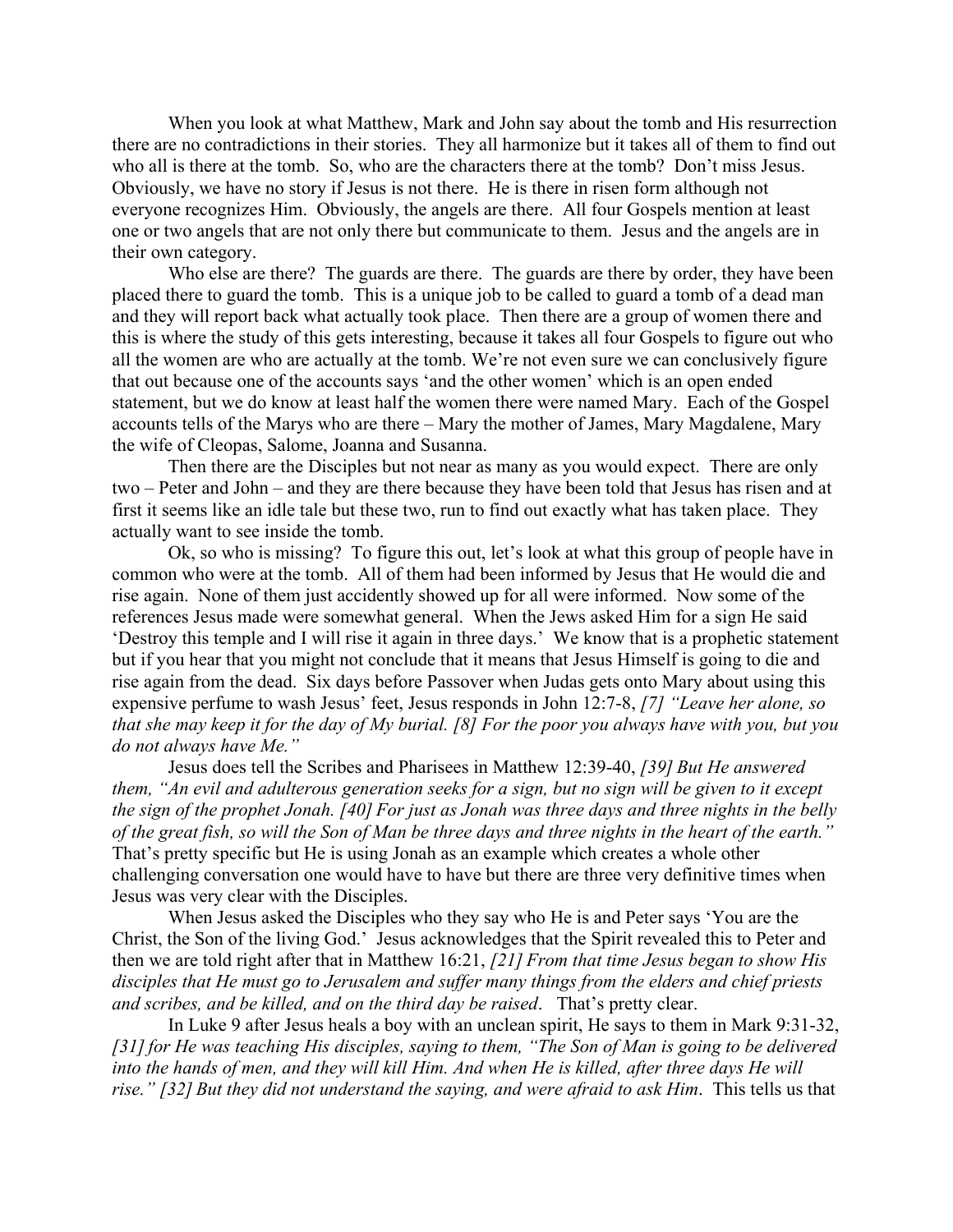they understood at some level but the most definitive one happens just before they go into Jerusalem, literally one week from the day He will be killed.

Mark 10:32-34 says *[32] And they were on the road, going up to Jerusalem, and Jesus was walking ahead of them. And they were amazed, and those who followed were afraid. And taking the twelve again, He began to tell them what was to happen to Him, [33] saying, "See, we are going up to Jerusalem, and the Son of Man will be delivered over to the chief priests and the scribes, and they will condemn Him to death and deliver Him over to the Gentiles. [34] And they will mock Him and spit on Him, and flog Him and kill Him. And after three days He will rise."*

It doesn't get any more clear than that and so all they needed to do was remember this for a week. We know the Pharisees, scribes and chief priests were informed even though they don't believe Jesus will rise from the dead, they do believe that the Disciples will remember that He is supposed to rise from the dead, and how do I know that? They paid the money to have guards at the tomb, not to necessarily see Him rise from the dead, but to make sure the Disciples didn't steal the body.

There is a huge difference between being informed about something and being convinced of the something. We can be informed about something but not convinced about whatever that something is. In 2011 most of us would have all been informed about the tsunami that hit Japan. Tsunamis are not as common to us here in the states so we watch as those events take place from the news and the unbelievable destruction it caused along with 29,000 people who lost their lives in this tsunami. One story from this was published and was proven to be accurate that throughout that part of Japan there are literally hundreds of these stone markers that have writing on them that basically says this; do not build anything below this level. The reason they were put there was because of previous tsunamis and so the country warns to remember the destruction that could happen if things were built below these markers. The Japanese people even learn about this in grade school by taking field trips to look at these markers to understand why they are not to build below those markers. But they did not listen, for they not only built homes and villages but they also built a nuclear power plant below those markers. They were informed but not convinced for if they had been convinced there is no way they would have built a nuclear power plant below the level they were supposed to.

So, what character is missing from the resurrection story? In my opinion, the convinced character. Where is the Disciple that woke up early before dawn, went to the tomb, expecting it to be empty? Perhaps would we not expect that someone like Peter would have been convinced? He is convinced about fishing matters. Does not John, not declare it but perhaps sneak out on his own to the empty tomb because he is thinking 'Jesus might rise from the dead and I want to be there for I love Jesus and He loves me'? There is no one in this story whose actions reflect that they were convinced of what Jesus previously told them. It's a missing piece to me to come and understand the sovereignty of God. Many knew about it and many were informed about it yet not convinced.

We have a distinct advantage from everyone we are referring to here, for we by faith believe in looking back at what has already happened, but they by faith had to look ahead to what had been prophesied to happen, yet we get the benefit and it is a tremendous blessing for us to be able to understand and believe the points of the Gospel looking back. I want to ask you this day, do you live informed or do you live convinced of the claims of Jesus Christ and the empty tomb?

If you answered that question that you are not quite convinced then I have great news for you. You can be, for everything we do, celebrate and worship this Day in terms of what is told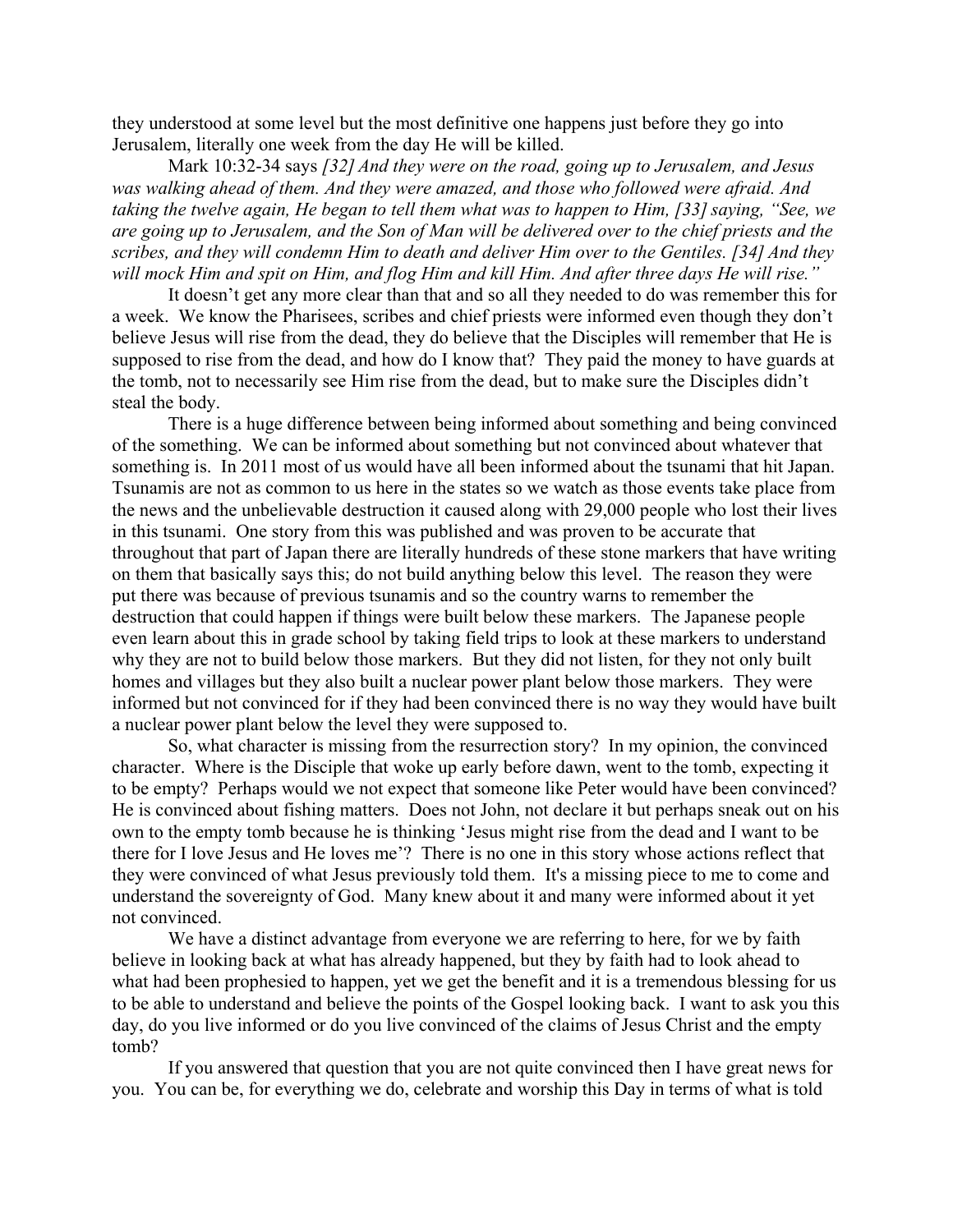to us about the resurrection story, we not only hope it to be true but we know it to be factually true. There was a Jesus Christ who did die on a cross, was buried and rose from the dead as He was seen later and all that is a historical fact. Therefore, by God's grace and the power of the Spirit we can surrender our life to Him and His work on the cross because we see the power of the resurrection.

If you were to answer that you are convinced but are not sure that your life reflects that, then I would encourage and admonish you with what Jesus told Peter in Matthew 16, "For you are not setting your mind on the things of God, but on the things of man (Matthew 16:21- 23)." You are allowing the world to come in and crowd out your devotion to Christ.

You may say definitively that you are convinced for by God's grace others are being encouraged, challenged and coming to Christ through His power in my life, then I praise the Lord for your life because that is what the empty tomb is all about. It is us living lives convinced in a broken, lost and bewildered world and because we are convinced, we have the peace of God and that peace shows forth to others. It is not just internal and hidden for it shows in our lives, but we're not done.

For all the claims of Christ and the empty tomb we can look back and know what has happened but this is not all that Christ has said to us. He not only said He would rise again on the third day but then He said "I'm coming back." He said He was going to be with the Father but said He would return and He has informed all of us about this. Jesus said in Matthew 24:27, *[27] For as the lightning comes from the east and shines as far as the west, so will be the coming of the Son of Man*. He also told us that no one knows that day He will return, but only the Father (Matthew 24:36). He told us to be on guard, keep awake since we do not know when that time will come.

Jesus says in Mark 13:32-37, *[32] "But concerning that day or that hour, no one knows, not even the angels in heaven, nor the Son, but only the Father. [33] Be on guard, keep awake. For you do not know when the time will come. [34]It is like a man going on a journey, when he leaves home and puts his servants in charge, each with his work, and commands the doorkeeper to stay awake. [35] Therefore stay awake—for you do not know when the master of the house will come, in the evening, or at midnight, or when the rooster crows, or in the morning— [36]lest he come suddenly and find you asleep. [37] And what I say to you I say to all: Stay awake."* 

 We have been reminded of Christ having once to bear the sins of many will come a second time, not to deal with sin, but to save those who are eagerly waiting for Him – waiting for our blessed Hope, the appearing of our great God and Savior, Jesus Christ. I Thessalonians 5:2 says *[2] For you yourselves are fully aware that the day of the Lord will come like a thief in the night*. So, abide in Him so that when He appears we may have confidence and not shrink back from Him in shame at His coming. You are now informed that Jesus is coming back and that is right from God's Word. It is Jesus and the Apostles declaration that Jesus is coming back. So, are you living informed about the return of Christ or convinced? Remember, you don't get to measure that just by how you feel for our lives will reflect when we are convinced. If we are convinced, we show up at the empty tomb ready to give tours. If we're informed, we hope it happens. If we are convinced of the second coming, it alters our actions – the way we live before Him.

 I would ask you today to ask the Holy Spirit to guide and direct your heart that you might know your heart. Are you informed of the promises of our Lord or are you convinced? Let's pray.